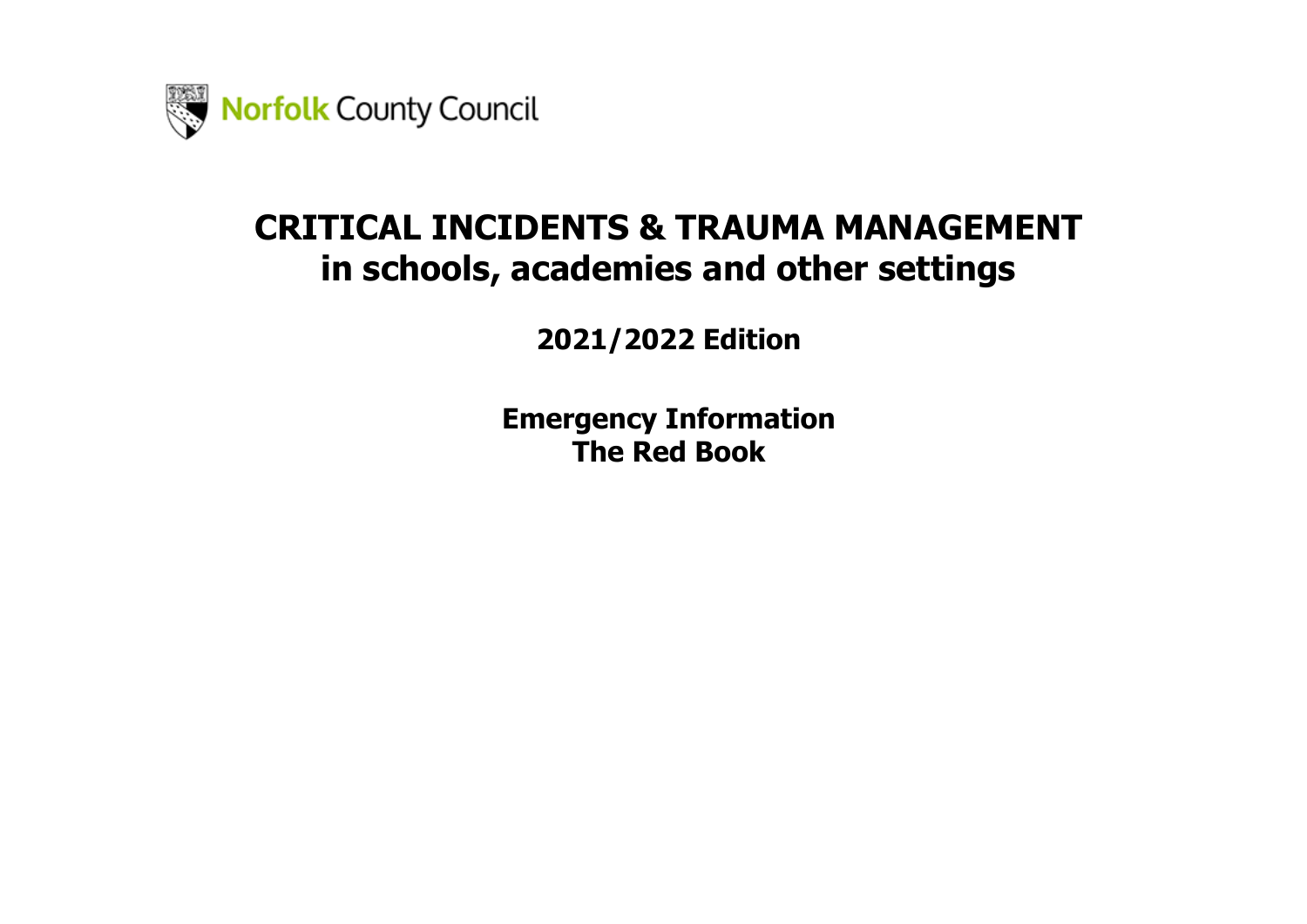Schools, academies and other educational settings working with children are strongly recommended to prepare plans for a possible critical incident, and to use the Red Book structure with this in mind. Please ensure that your governors/trustees are fully aware of your plans. Please revise this book annually, you will find the latest copy here:

<https://csapps.norfolk.gov.uk/ms/default.asp?folder=/criticalincidents/default.asp> or<http://www.norfolkepss.org.uk/information/preparing-responding-critical-incidents/> (once registered and logged in)

In particular, settings should consider forming an incident management group. Individuals with specific responsibilities should be identified and recorded in the Red Book in advance of an incident, and revised when an incident occurs.

The book should continue to work as an aide memoir/checklist but also provides space to allow schools/academies/settings to customise it with their own information.

A Critical Incident may be defined as:

## **An event or events, usually sudden, which involve the experience of significant personal distress to a level which potentially overwhelms normal responses, procedures, and coping strategies and which is likely to have emotional and organisational consequences.**

Critical Incident Support Line - 07623 912974 (8a.m.- 6p.m. Mon-Fri)

Norfolk County Council - 0344 8008020 (out of hours – serious incident)

# **What it's for:**

The Critical Incident Support Line should be used to inform and request support from the Local Authority when a **traumatic or tragic**  event has occurred. A critical incident may be the unexpected death of a child or an adult closely associated with the school/setting. Equally, it may be an event causing injuries which results in temporary or long-term disablement, for example road traffic accidents involving pupils/staff, or other events such as a fire. Support can also be offered in relation to some incidents where the LADO is involved, as well as when you are expecting the death of a child or member of staff due to illness. If you need an urgent response, please call the CI support line, otherwise use the non-urgent numbers on page 4. This is not an exhaustive list, please do get in touch if you need support.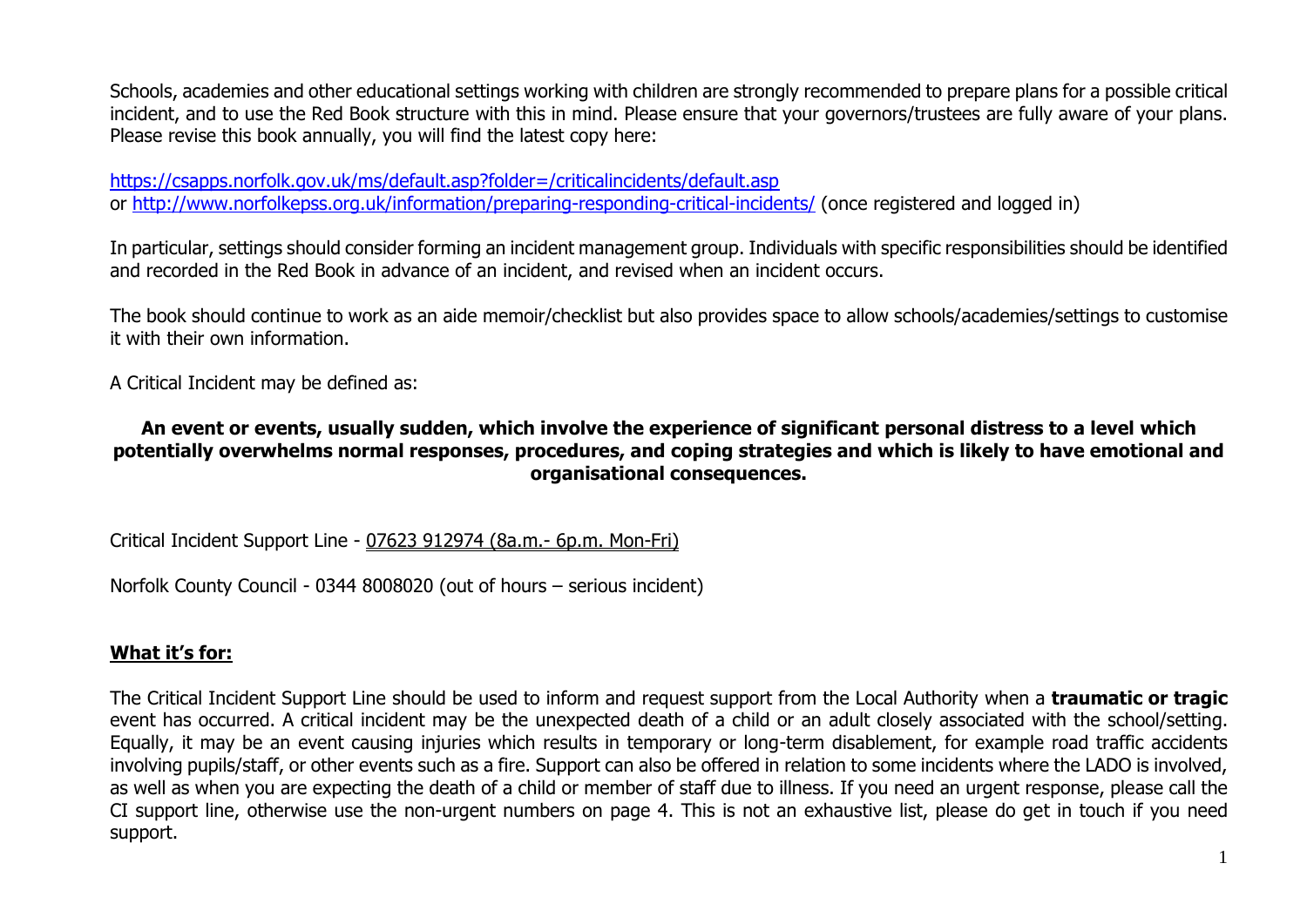## **Who do I speak to?**

When you ring the number, an automated voice will say "Welcome to Page One Communications. We are taking messages for the Critical Incident Service, hours of operation are Monday – Friday, 8 a.m. to 6 p.m. If you are calling outside of those hours and need an urgent response, relating to a death or another serious incident, please call the out of hours number for Norfolk County Council on 0344 8008020 and speak to the emergency duty team. Otherwise, please hold the line for an operator."

You will then be put through to an operator, who will take a message. Please provide your details, the name of your school/setting, contact phone number (main school and alternative landline/mobile number) and a brief outline of what has occurred. This information will be immediately relayed to the Critical Incident Lead.

Please be aware that whilst you can leave a message at any time, hours of operation for the Critical Incident response via the pager number are Monday – Friday, 8 a.m. to 6 p.m.

#### **What happens next?**

Once you have made contact through the Critical Incident Support Line, you will be contacted by the Critical Incident Lead who will take further information and provide support and advice. A range of key individuals and services can be alerted as appropriate; foremost among these will be professionals trained in offering psychological support/trauma management (Critical Incident Team). They will be able to support the setting as it comes to terms with the consequences of a critical incident (p.11).

While critical incidents are, thankfully, rare, their effects can be profound and schools and others are encouraged to plan for the eventuality, to consider who might be affected and how best they might be supported. Training is available to prepare for Critical Incidents: [http://s4s.norfolk.gov.uk/Search/critical%20incident.](http://s4s.norfolk.gov.uk/Search/critical%20incident)

#### **Out of hours:**

The Critical Incident Line is operational Monday – Friday, 8 a.m. – 6 p.m. If you need an urgent response out of hours, relating to a death or another serious incident, please call the out of hours number 0344 8008020 and speak to the Emergency Duty Team.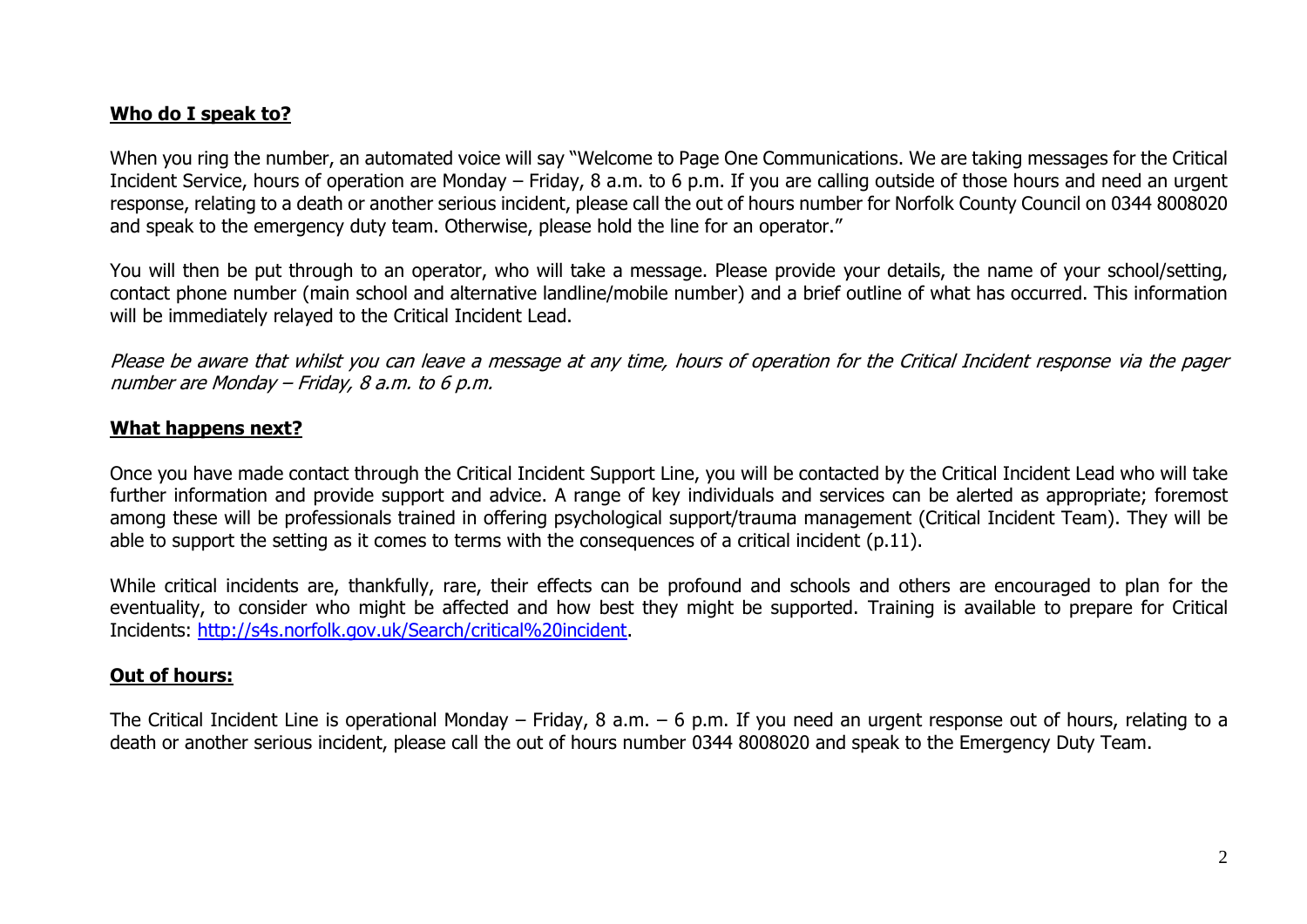## **What the Critical Incident Support Line is not for:**

The Critical Incident Support Line is not for access to general information re. management of Covid-19. If you need any advice from the Norfolk Outbreak Management Centre, follow this link: [https://forms.office.com/pages/responsepage.aspx?id=fhcZFOBXD0](https://forms.office.com/pages/responsepage.aspx?id=fhcZFOBXD0-v8P1htUnRDrJsB4R3_JxCgO08TugXK59UQTBWNVpYVUZLRUVVTEFPMUIzVFFWQzhPRiQlQCN0PWcu) [v8P1htUnRDrJsB4R3\\_JxCgO08TugXK59UQTBWNVpYVUZLRUVVTEFPMUIzVFFWQzhPRiQlQCN0PWcu](https://forms.office.com/pages/responsepage.aspx?id=fhcZFOBXD0-v8P1htUnRDrJsB4R3_JxCgO08TugXK59UQTBWNVpYVUZLRUVVTEFPMUIzVFFWQzhPRiQlQCN0PWcu)

The Critical Incident Support Line is not for events like boiler failures or loss of water. Please follow your business continuity plan. Should you need to close your school through such an incident, please report the closure through the "my schools" section [https://www.schools.norfolk.gov.uk/school-management/emergencies/emergency-school-closures.](https://www.schools.norfolk.gov.uk/school-management/emergencies/emergency-school-closures)

The Critical Incident Support Line does not provide a counselling service for individual staff suffering stress. Check with your employer what is offered as part of your HR Service. If your setting subscribes to Norfolk Support Line you can contact them on: 0800 169 7676.

If you are a professional concerned about a child in Norfolk and want to speak to someone about a safeguarding issue, please call the Children's Advice and Duty Service, on 0344 800 8021, Mo - Fr 8 am – 8pm. Out of hours please call 0344 8008020.

For safeguarding matters involving staff please call the Education Intervention Service Duty Desk (LADO triage) on 01603 307797 during office hours before completing a LADO referral. If you require immediate support because of the significant impact on your setting (see definition of critical incidents), you can also call the Critical Incident Line to access support.

#### **Non-urgent advice:**

If you would like non-urgent advice about a parental death or a general bereavement issue, please email the Critical Incident Lead Officer: [bianca.finger-berry@norfolk.gov.uk,](mailto:bianca.finger-berry@norfolk.gov.uk) or call her office number 01263 739064 or her mobile 07887 832413.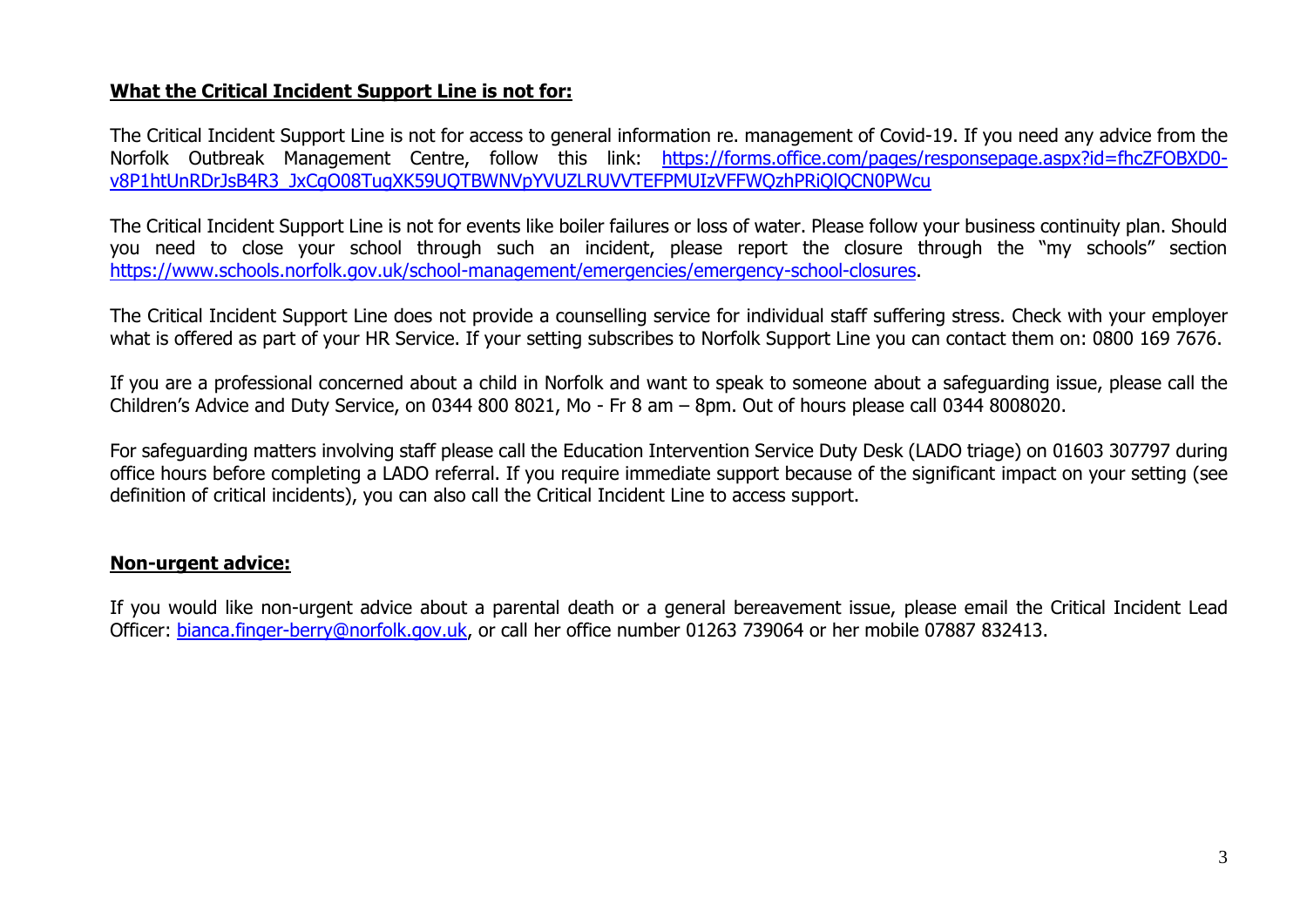# **NORFOLK COUNTY COUNCIL CHILDREN'S SERVICES**

#### **Emergency Contacts**

In the event of a critical incident, you should phone the following number for assistance.

## **07623 912974 (Mon-Fri 8a.m-6p.m)**

0344 8008020 (out of hours – serious incident)

Please provide the following information:

Name of caller Name of school/academy/setting Contact numbers Brief outline of the incident

Please be aware that the Critical Incident Response operates Monday – Fridays, 8 a.m. to 6 p.m. only. If you need an urgent response out of hours, usually relating to a death or another serious incident, please call the out of hours number (0344 8008020) and speak to the Emergency Duty Team.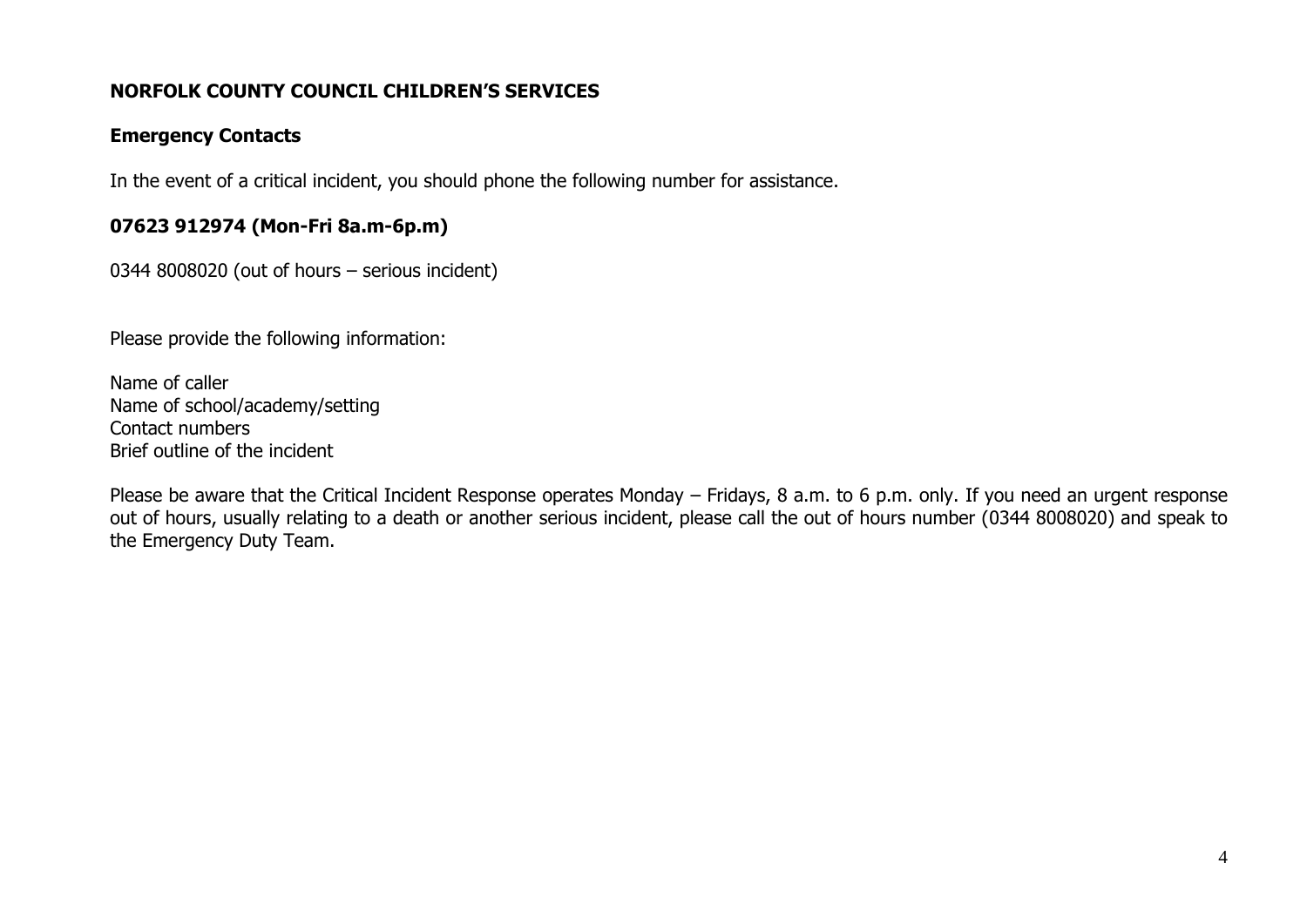## **Actions in the event of a Critical Incident**

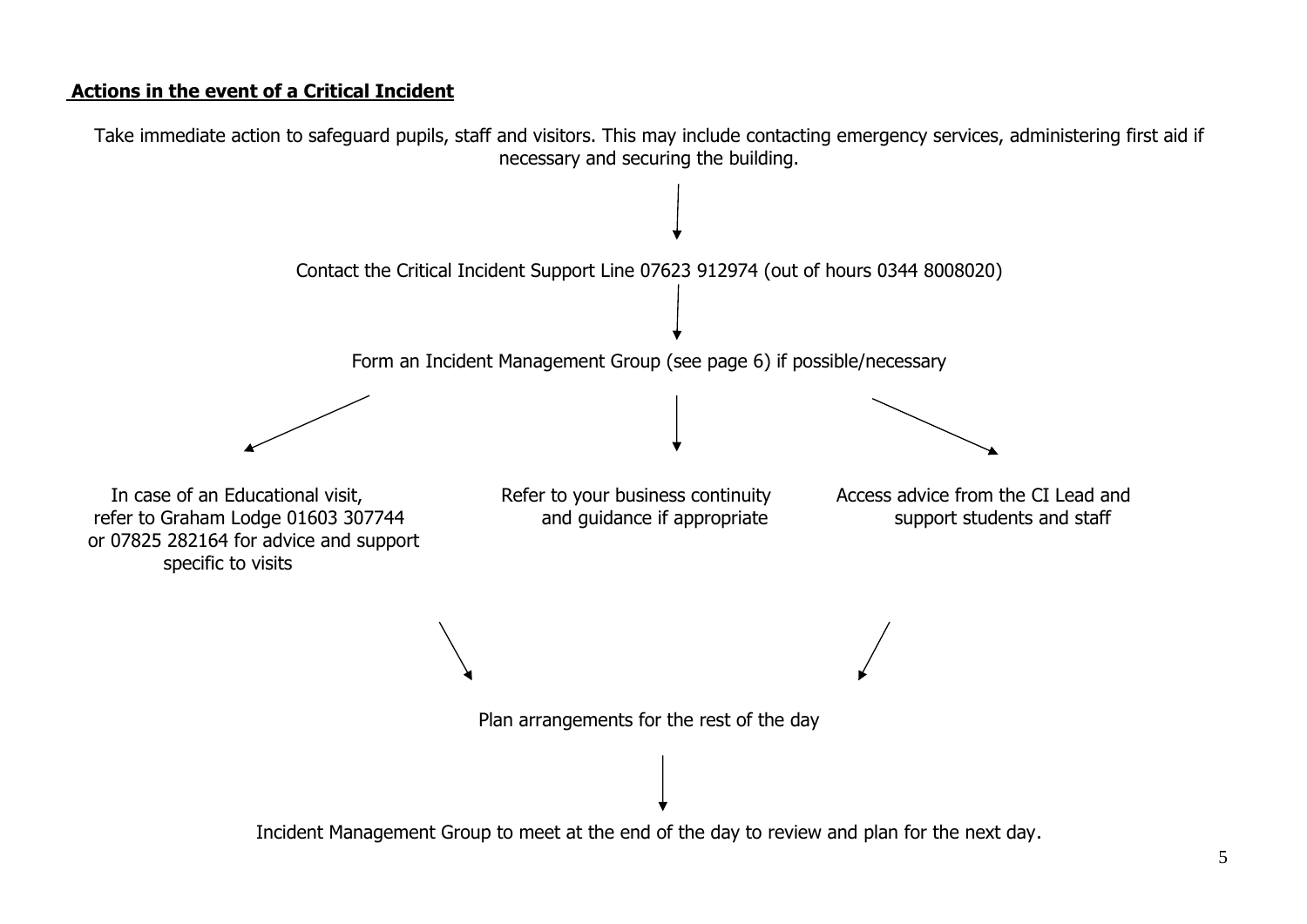When forming your Incident Management Group, you may consider allocating the following roles, which should be revised in the event of an incident. In a small school, the headteacher might take on several roles. Consider what roles are needed in your specific case and whether you need additional roles, e.g. a community/parent link.

| <b>Incident Management Group</b>             | <b>Name</b>                |
|----------------------------------------------|----------------------------|
| <b>Incident Lead</b>                         | Mark Eastwood              |
| Lead - children's well-being                 | Sue Campbell               |
| Lead - staff well-being                      | Julie Cowan                |
| Designated safeguarding lead link            | Sue Campbell               |
| Lead to liaise with affected family/families | Sue Campbell               |
| Senior designated mental health link         | Sue Campbell & Bev Ireland |
| <b>SENCO</b>                                 | Natalie Paine              |
| Link governor/trustee for incidents          | Simon Prior                |
| Property Manager/Business Manager            | John Sayer                 |
| Communications (Media) Support Link          | Mark Eastwood              |

This document focuses on the needs of children and staff, therefore there will be no other reference to the property manager. Please follow your business continuity plan if appropriate and consider the business continuity guidance on the Norfolk Schools website: <https://www.schools.norfolk.gov.uk/school-management/emergencies/managing-emergencies-and-business-continuity>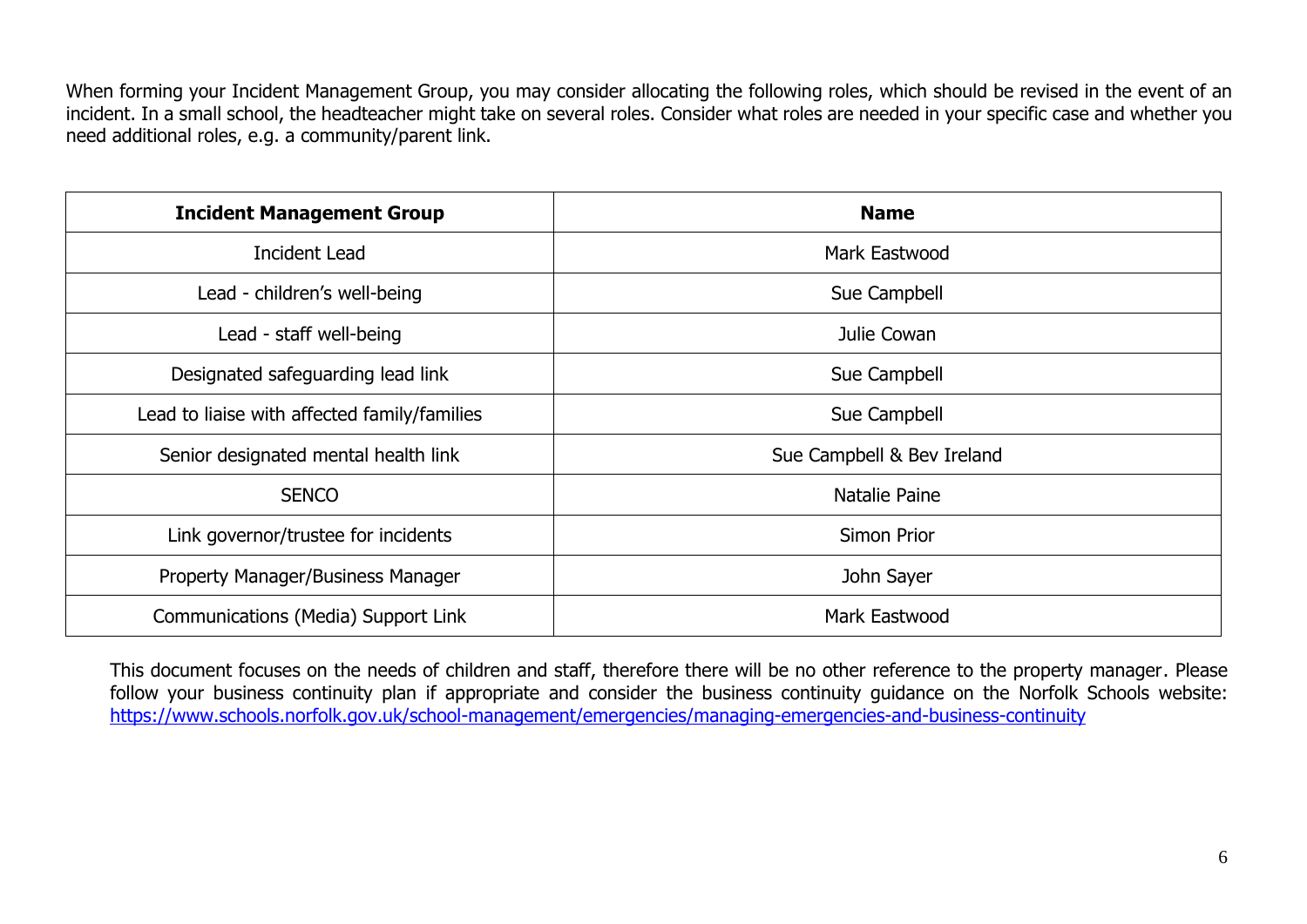Ensure that essential details of the incident are taken and recorded (Incident Lead)

| What has happened?                                    |  |
|-------------------------------------------------------|--|
| Date and time of the incident?                        |  |
| The location of the incident?                         |  |
| Details of any injuries at the scene?                 |  |
| Who else witnessed the incident/<br>are at the scene? |  |
| What advice have the emergency services<br>given?     |  |
| What action has already been taken?                   |  |
| Any other important information?                      |  |
|                                                       |  |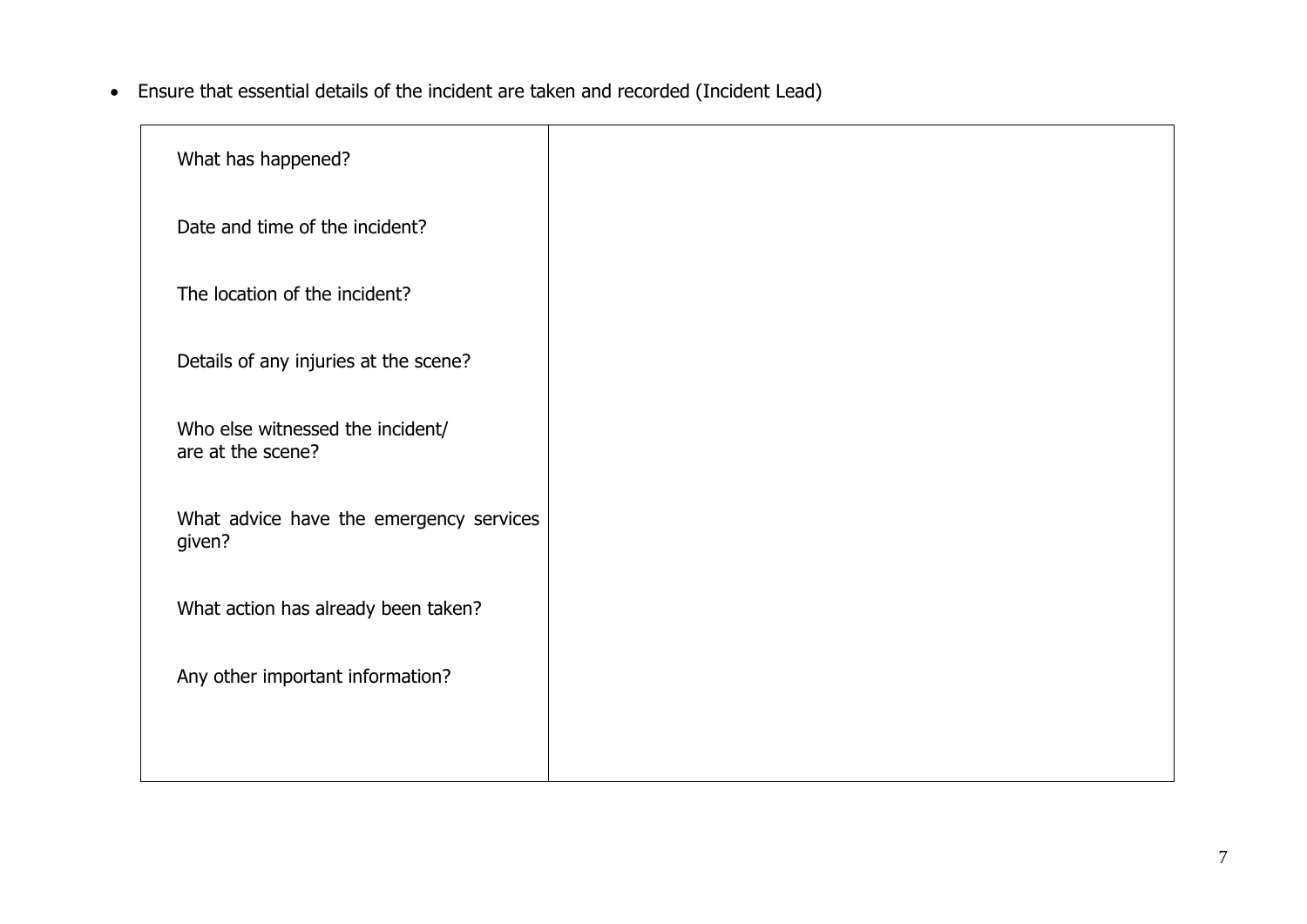- Notify the LA of the incident and request assistance if required (Incident Lead). Liaise with the LA Critical Incident Lead Officer re. support needed (see p.11 for CI offer)
- Ensure a dedicated emergency line is operational (alternative number for services supporting the school, in case the main school number will be busy with parental calls/office closed after hours)

Person Responsible: Mark Eastwood

Alternate telephone number: mobile phone used for learning walk (number to be shared when/if needed)

- If the incident is likely to attract media attention, you may wish to contact the Local Authority media support, or your own media officer for advice. You can contact the LA media enquiry desk on 01603 228888 or via [pressoffice@norfolk.gov.uk.](mailto:pressoffice@norfolk.gov.uk) Out of normal working hours you can get support by calling 07818 454782. If your school has not subscribed to the LA media service you can purchase support on an hourly basis. It is important to ensure that those potentially receiving calls from the media know what the school's response is and are able to respond appropriately.
- Contact governors/trustees as appropriate (Governor/Trustee Lead)

| <b>Governors/Trustees to contact (Name)</b> | <b>Phone number</b> |
|---------------------------------------------|---------------------|
| Simon Prior (Chair of LGB)                  | Available if needed |
| Lucy Scott (CEO)                            | Available if needed |

- Identify vulnerable children/young people/adults (Welfare Lead) at the time of the incident
- Establish procedure for informing children and young people (see guidelines, p.10) Person Responsible: Sue Campbell
- **Ensure appropriate letter/email home to parents** *(see sample letter and quidance, p.12)* **normally to be agreed with affected family** Person Responsible: Mark Eastwood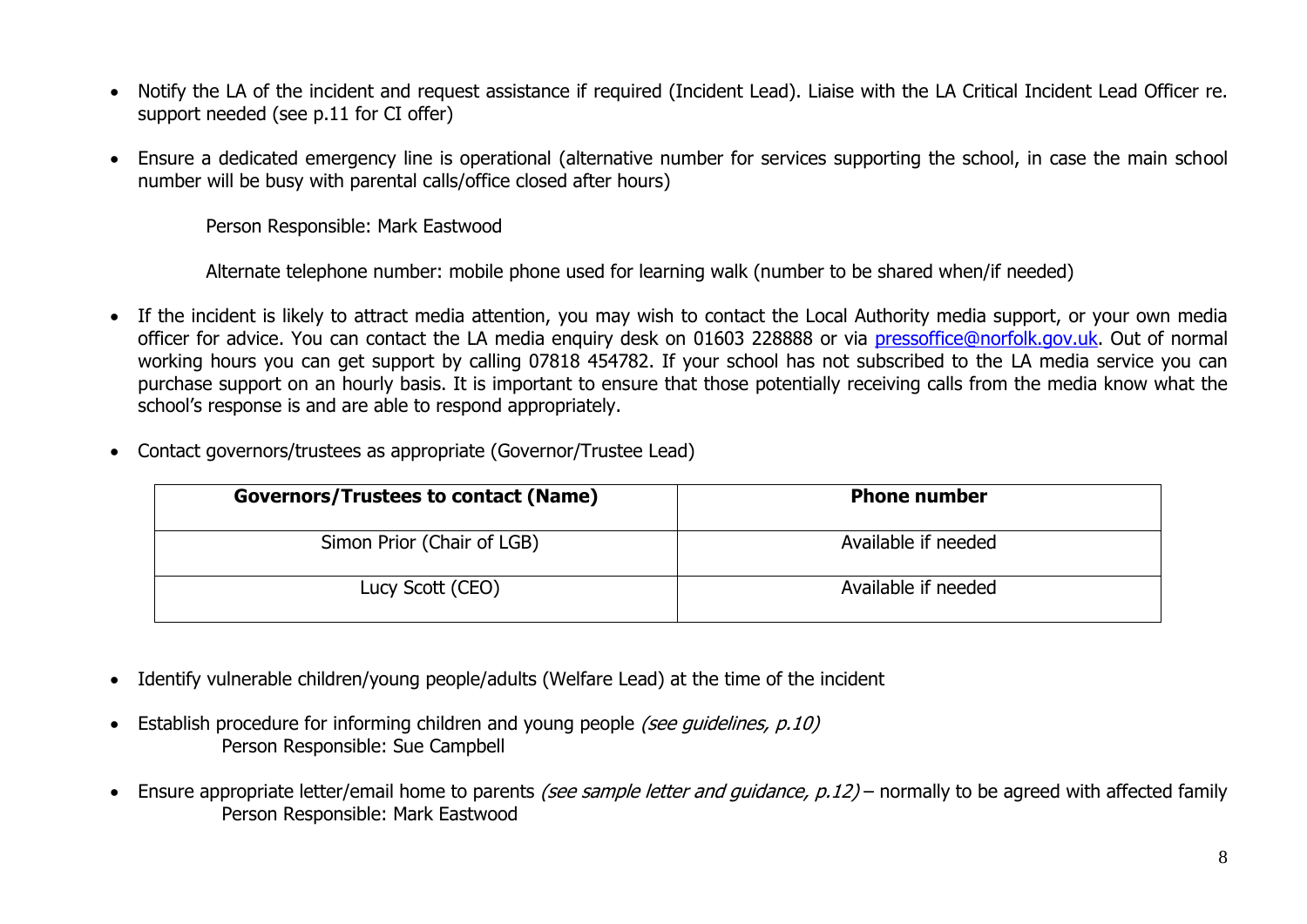• Review the day and plan arrangements for the next day, consider support required for staff and children (Incident Management Group)

Person Responsible: Mark Eastwood

## **Suggested guidelines for informing pupils in small groups about a death**

Exact words will be shared depending on the circumstances by Mark Eastwood

#### **Preparation**

Information about the circumstances (as far as possible/appropriate) of the death/incident need to be shared with staff (remember midday, administrative and part-time staff) as soon as you can. There needs to be clarity about what information can be shared with staff and children, e.g. what is in the public domain, what has been agreed with the family. It is helpful if all pupils can be told within the same period. Ideally pupils should be informed in small tutor/class groups, but larger schools may need to consider different arrangements.

If any member of staff feels unable to tell their group, they need to know that this is okay and alternative arrangements should be made.

Be aware of children/young people who have recently been bereaved or who are particularly vulnerable.

# **With class/group (including some suggested wording):**

I need to share some sad news with you all. ….(brief description of who/position in the school) has died/explanation of incident.

Give information about the circumstances/cause of death if possible/appropriate. Use age appropriate, simple and clear language, avoid euphemisms. If children ask questions, be clear about what information can be shared with them. Answer questions open and honestly if you can. It is okay to say 'I don't know' or 'We don't know yet' or 'Maybe we will be able to find out later'.

Acknowledge that different people will react/feel differently. All possible responses are fine. Tell children they should talk to someone if they feel really upset, worried, anxious, can't sleep, etc. Say that it is also okay to be happy and have fun, or not feel anything.

Encourage pupils to take care of/look after each other – and be aware of other's feelings.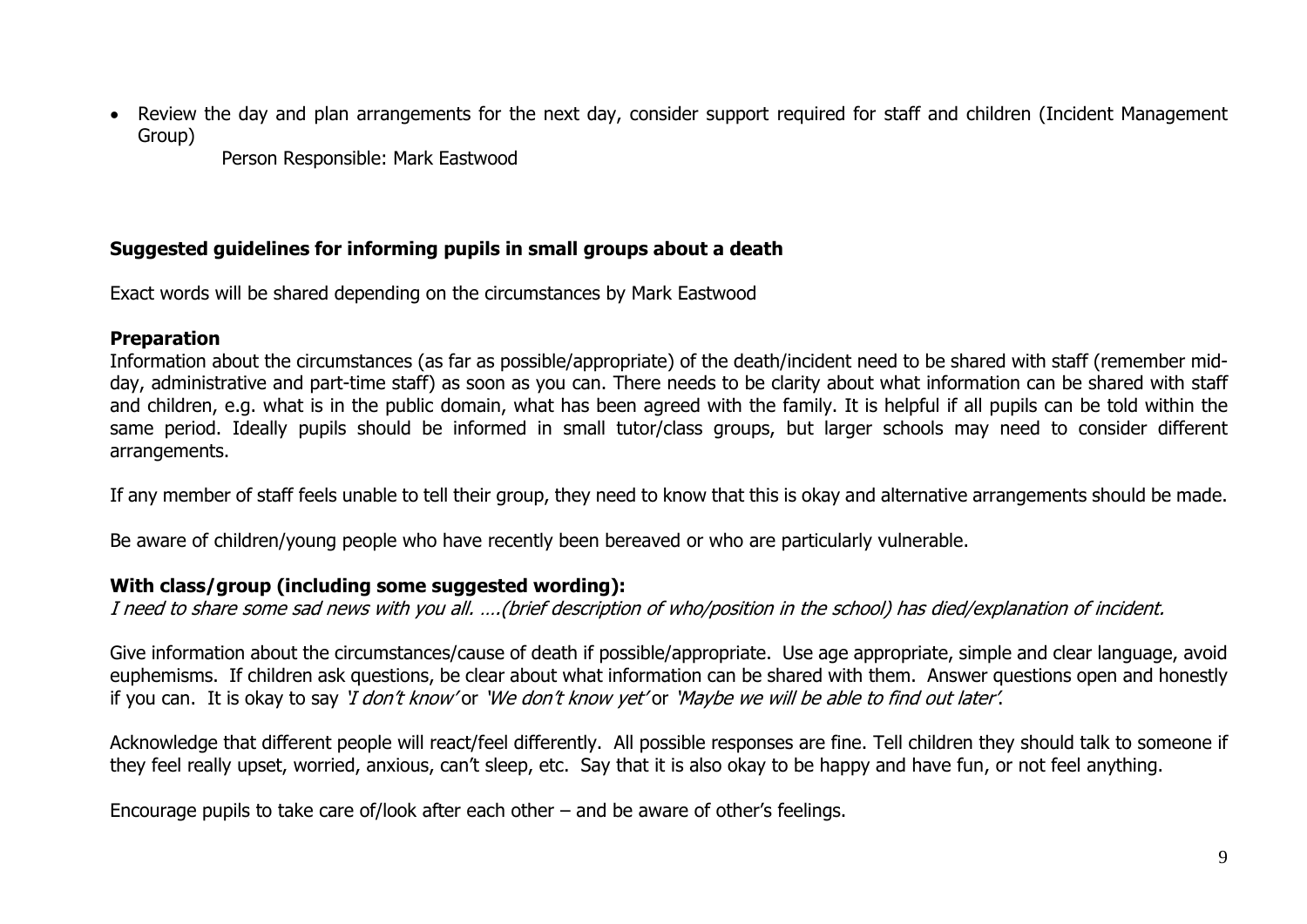Allow children to talk about the person who died/the incident. Consider facilitating means of expressing feelings such as painting, drawing, writing, etc. Make a decision about whether this is appropriate depending on how close the children were to the person who died, or whether to proceed with lessons.

"There will be opportunities for us all to have time to think, talk and remember … in our own way. We will talk to you again at some point about how we want to do this."

"Normal school routines will continue." Talk about any exceptions and arrangements, e.g. support available for pupils who are very upset, (e.g. Critical Incident Team), how to access this support. Inform pupils that there will be a letter/email home to parents/carers.

#### **Critical incident support team**

The Critical Incident Support Team supports schools and settings following a critical or traumatic incident. We are a team of different professionals working for Norfolk Children's Services, with backgrounds in teaching, social work, educational psychology, early years and other relevant areas. We work in partnership with various agencies such as Police, Health, Children's Services, East Anglia Children's Hospices (EACH) and our local bereavement charity Nelson's Journey.

We are a team that provides emotional support, practical advice and containment to promote the well-being of the school community in times of crises, and to empower everyone in building resilience. We use evidence-based approaches to offer a quick response in a compassionate and empathic manner.

Advice and support to the Headteacher/Manager can include helping the school/setting assess the immediate demands of the situation, help identify children and staff who may be particularly vulnerable and need extra support, help consider best ways to share what has happened with the school community, to give information about when children and staff might need additional help, and to assist the headteacher/manager to keep the running of the school/setting as normal as possible in the given circumstances. We can offer psychological support to children, young people and staff in the immediate period following a critical incident or trauma.

We will share our knowledge about the impact of traumatic events and bereavement on children and adults, and in addition to providing immediate support we can also discuss further what children and staff might need in the longer term. We can support the school in identifying those who are experiencing symptoms of post-traumatic stress and provide information about identifying and accessing specialist help. In some circumstances we can provide trauma focussed interventions to children/adults.